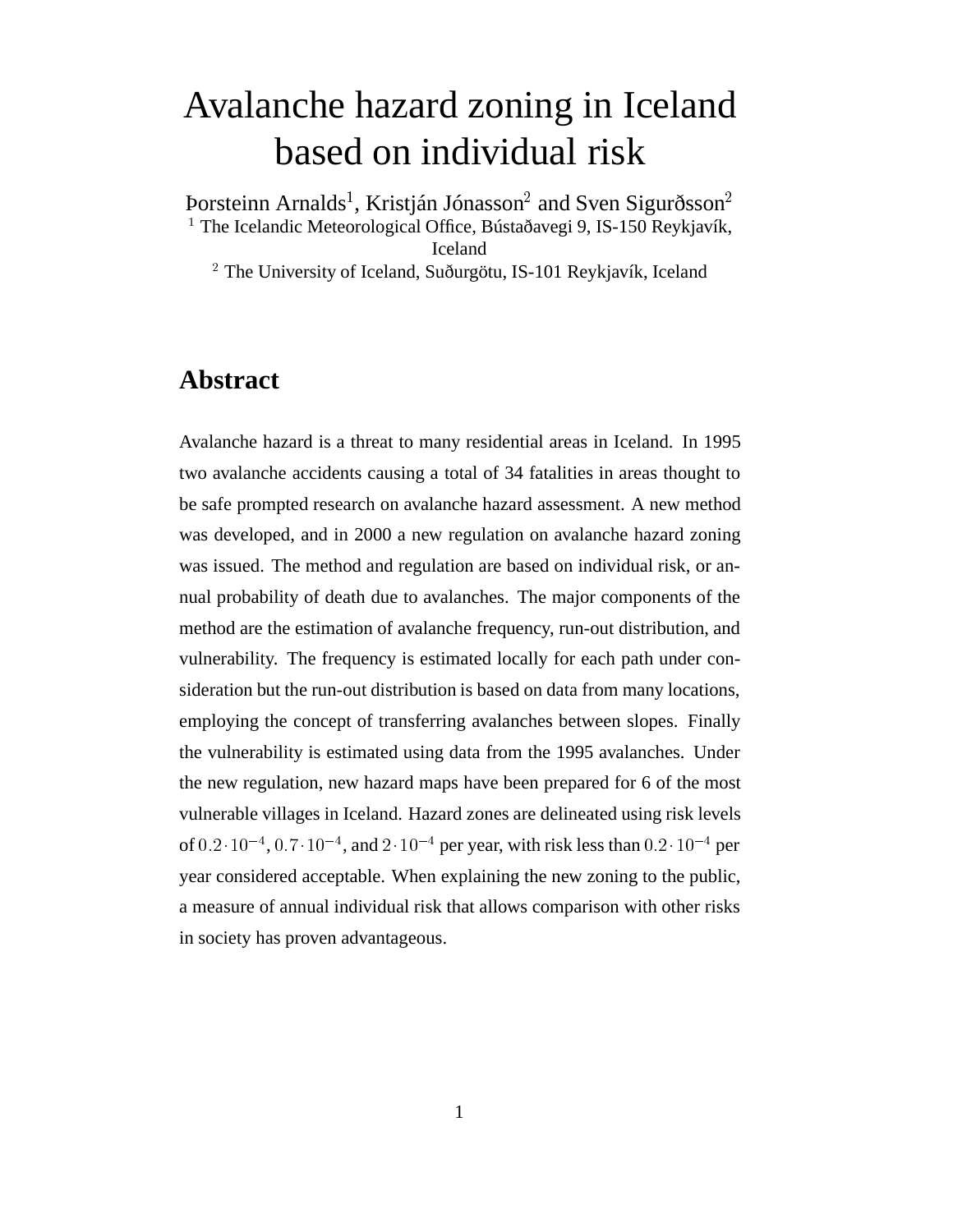## **Introduction**

Iceland is located in the North Atlantic Ocean in an area of high cyclone activity. The climate and the mountainous landscape are the cause of frequent avalanches in many areas of the country. Björnsson (1980) describes the general avalanche situation in Iceland. Iceland was settled in the ninth century and the avalanche chronicle dates back to 1118, when an avalanche killed 5 people in western Iceland. Avalanches have since then caused extensive damage and many deaths. Since 1851 a total of 307 persons have been killed by avalanche and landslide accidents. A total of 90 of these fatalities occurred in 5 accidents in small coastal villages where 12 or more people were killed in each accident, see Table 1. The location of the most important villages that are threatened by avalanches is shown in Figure 1.

There were relatively few avalanche accidents in Iceland during the middle of the twentieth century, probably due to relatively favourable climate conditions. The accident in Neskaupstaður in 1974 prompted some work on avalanche prevention but the first law on avalanche prevention and control was passed in 1985. Subsequently, avalanche hazard zoning was carried out for several of the hazard prone villages. The fatalities of the avalanches in Súðavík and Flateyri in 1995 occurred mostly within areas considered "safe" according to this hazard zoning and this led to the realisation that the hazard zoning procedure had been inadequate. The legislation on avalanche hazard zoning and control was rewritten (the current law was passed in 1997) and more funding was made available for avalanche research. The Icelandic Meteorological Office (IMO) was made responsible for most aspects of avalanche work, including hazard zoning, emergency evacuations and consultation regarding the construction of defence structures (Magnússon, 1998).

Following the new law a regulation on avalanche hazard zoning, based on individual risk, was issued in 2000 (The Ministry for the Environment, 2000). Although the zoning is based on risk the expression "hazard zoning"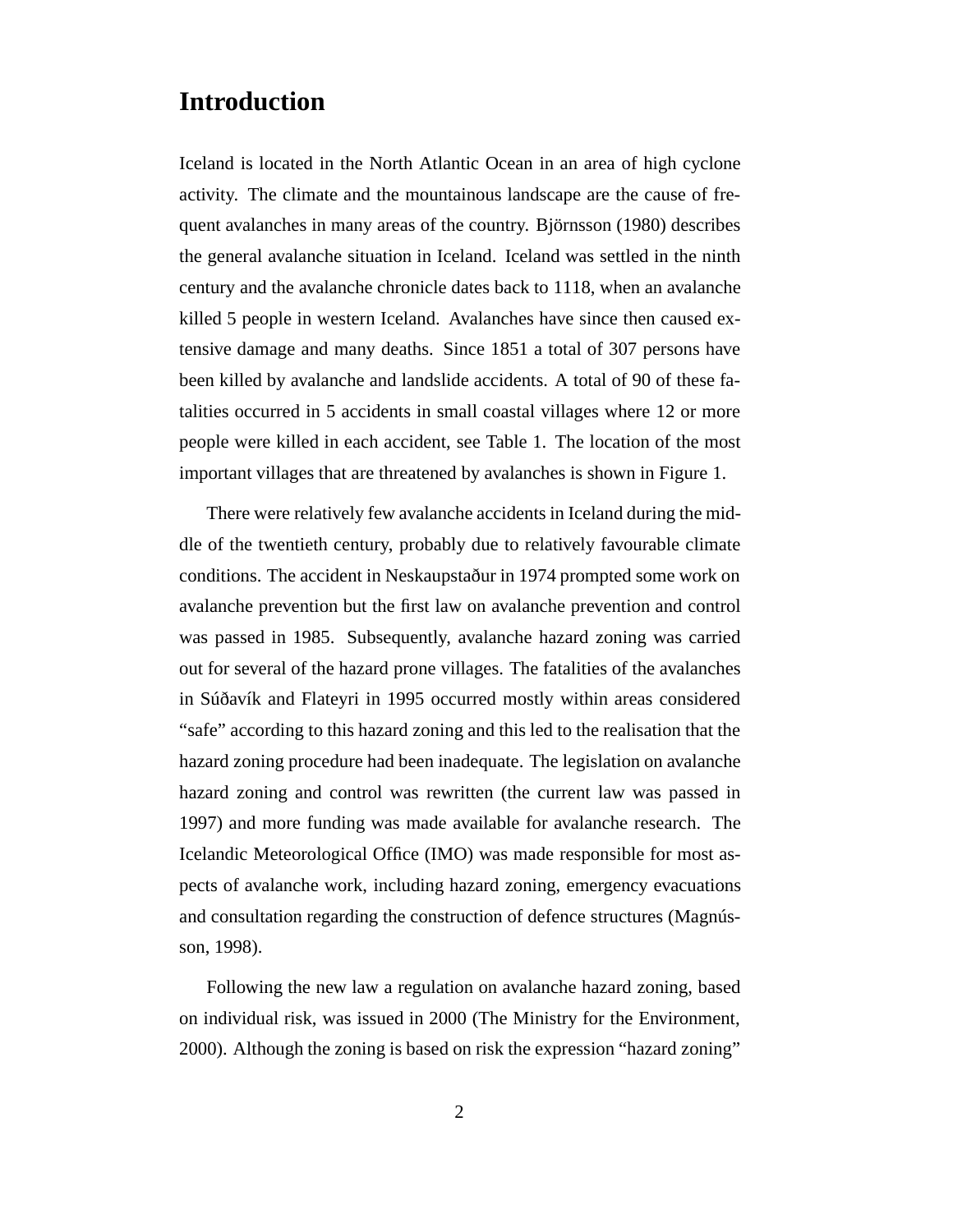rather than "risk zoning" is used to describe the process since that term is traditionally used. The hazard zoning methodology used by the IMO was developed in collaboration with the University of Iceland (Jónasson and others, 1999). Based on these methods and the regulation, hazard zoning has been carried out for the most vulnerable villages in Iceland. In the following, the risk estimation method is outlined briefly and some results of the application of the method are summarised.

## **Hazard zoning based on individual risk**

In Switzerland and Austria the delineation of hazard zones is based on the estimated frequency of snow accumulation in starting areas of avalanches. A physical model is applied to calculate a corresponding run-out of avalanches. In Switzerland the limit of the hazard zones is located at the calculated runout of an avalanche corresponding to snow accumulation in the starting area with a frequency  $1/300 \text{ yr}^{-1}$ . In Norway the limit of the hazard zones is delineated where the frequency of avalanches is estimated to be  $1/1000 \text{ yr}^{-1}$ .

Risk is the probability of a loss or injury. The loss can take several forms, such as economic loss, environmental damage or loss of lives. Models to evaluate risk usually deal with the risk as a product of factors. The World Meteorological Organization has proposed a risk model for weather related hazards (WMO, 1999). The WMO model splits the risk in a hazard prone area into *hazard potential* (hazard frequency and intensity) and *vulnerability*. If individual risk is to be estimated the *exposure* of the individual to the hazard prone area should be incorporated.

Although the economic loss due to avalanches in Iceland has been significant (Jóhannesson and Arnalds, 2001), the loss of lives is a dominant factor when considering the acceptability of the risk for the society. Furthermore, the avalanche risk is typically quite concentrated. It has been estimated that about 5000 people are living in densely populated areas of Iceland where there is a considerable avalanche hazard. This figure has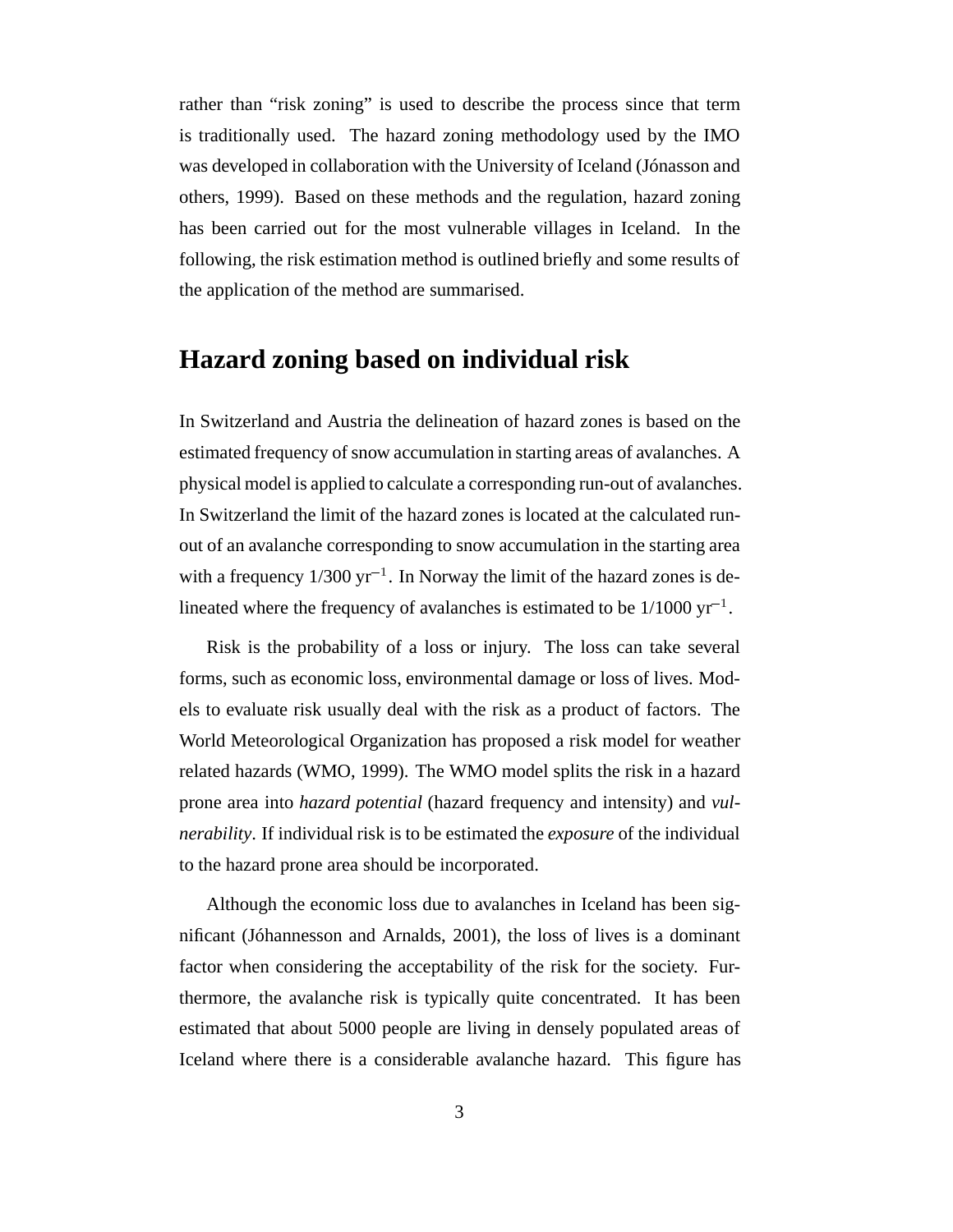been corroborated by the hazard zoning work. In the past few decades the average number of deaths due to avalanches in these areas has been about 2 persons per year. This indicates an average annual individual risk of about  $4 \cdot 10^{-4}$  for people living in these areas. This is about 5 times the average annual individual risk due to traffic accidents in Iceland. The risk within the most endangered areas is of course much higher and thus unacceptable by any measure. After some deliberation, it was decided to base the Icelandic hazard zoning regulation on individual risk. By reducing the individual risk, the aggregated risk to the society would also be reduced. Since there is only a small proportion of the population exposed to the risk, an acceptable risk for the individuals will most likely also lead to acceptable risk for the society.

The Icelandic risk model can be split into four modules. The first two are the estimated *frequency of avalanches* in the slope above the area where the risk is to be estimated, and the *run-out distribution* of avalanches. These two components together encompass the hazard frequency part of the general risk model. The vulnerability is represented by the *probability of being killed* if staying in a house that is hit by an avalanche and the *exposure* is the proportion of the time that a person is expected to be staying within the hazard prone area.

Although the Icelandic risk model is the first method of this kind to be put into operation for avalanche hazard zoning it should be noted that Keylock and others (1999) proposed a method for the estimation of individual avalanche risk based on run-out ratios, and Wilhelm (1997) analysed the economic risk to traffic due to avalanches.

### **Transferring avalanches**

In order to estimate the run-out distribution of avalanches in a particular avalanche path it is usually necessary to include, implicitly or explicitly, information about run-out lengths in other avalanche paths. This is necessary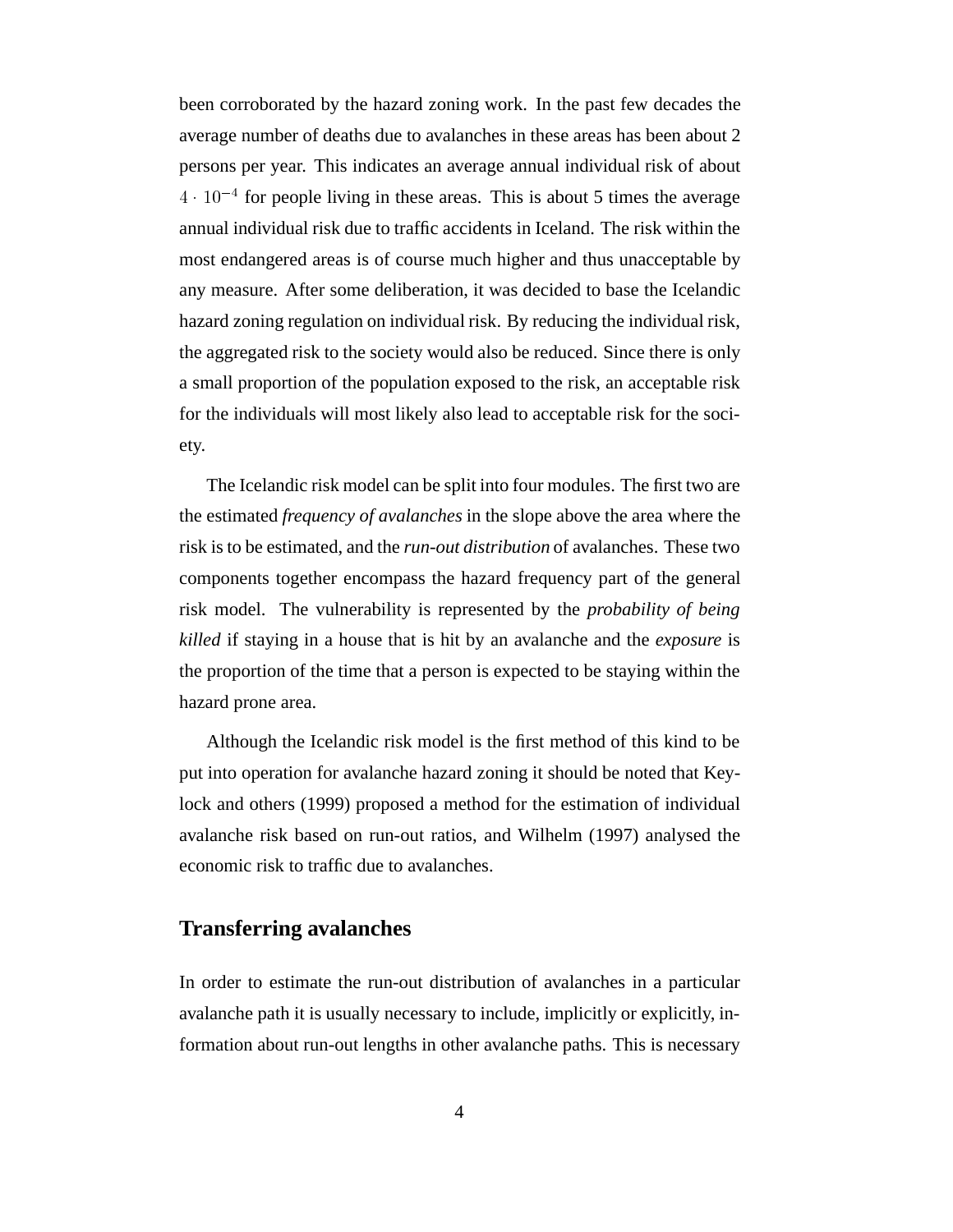since the observed avalanches in each path are usually few and a reliable statistical estimate cannot be obtained from the limited local observations alone. In order to facilitate an estimation of the run-out distribution it is useful to *transfer* avalanches between slopes. It is possible to use both physical and topographical models for the transfer of avalanches between paths and different statistical approaches can be used. Sigurðsson and others (1997) attempt to classify the different types of transfer methods.

The transfer method used in the Icelandic risk model is built around the PCM-model of avalanche flow. The model is a physical model with two free parameters, the Coulomb friction parameter  $\mu$  and the mass-to-drag parameter  $M/D$  (Perla and others, 1980). However, the curvature term,  $\kappa$ , is separated from the  $M/D$  term in our version of the model, *i.e.* the differential equation of the model is

$$
\frac{1}{2}\frac{d}{ds}(u^2) = g(\sin\theta - \mu\cos\theta) - \left(\mu\kappa + \frac{1}{M/D}\right)u^2\tag{1}
$$

where  $u$  denotes the speed of the avalanche,  $s$  the distance along the path,  $\theta$  its slope, and g the gravitational acceleration. In the numerical solution, a smoothing procedure is applied, so that the path has a continuous curvature rather than being composed of straight line segments.

There is an infinite number of parameter pairs  $(M/D, \mu)$  that will simulate the run-out length of a given avalanche in a given avalanche path. We refer to this set of pairs in the  $(M/D, \mu)$  space as an isorunline. In order to find a single pair to simulate each avalanche, the choice of possible parameters is restricted to a line in the parameter space, called the *parameter axis*. It would be possible simply to fix the value of  $\mu$  and thereby using  $M/D$ as the single parameter to describe the size of the avalanche. Since there seems to be a difference in the effective value of the Coulomb friction when simulating large and small avalanches with the PCM model this would not be realistic. It is therefore chosen to vary both the  $\mu$  and  $M/D$  parameters as is done subjectively when the PCM model is traditionally applied. The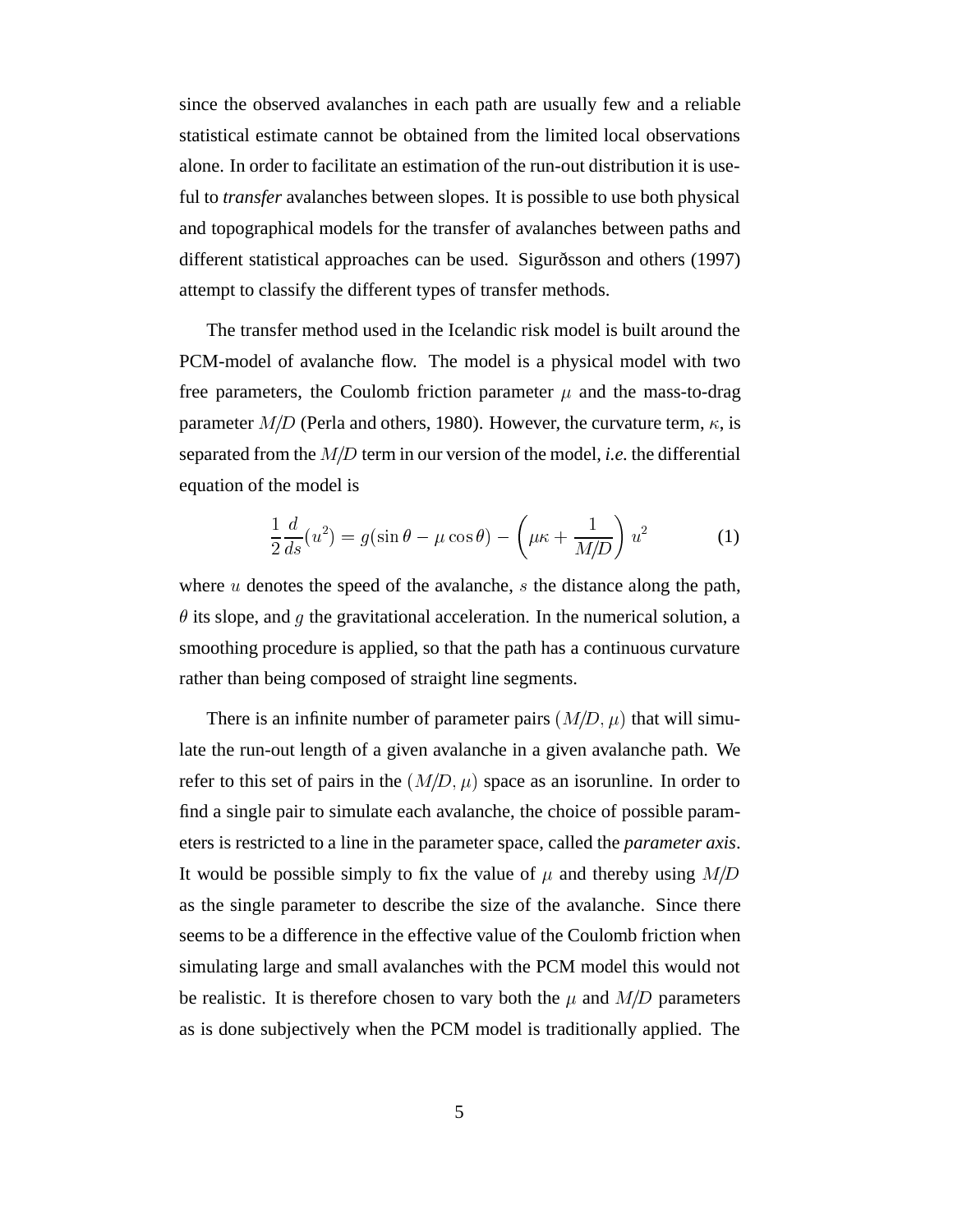chosen axis has the equation

$$
\mu = 0.6 - 0.0006 M/D. \tag{2}
$$

This, of course, is a simplification, but the resulting parameter values are within a range suggested by studies of the PCM-model in other countries, and it has furthermore been shown that the final risk estimate is not very sensitive to the location of this axis (Jónasson and others, 1999). Figure 2 shows the isorunlines of several Icelandic avalanches together with the parameter axis. In order to transfer an avalanche from one path to another, *i.e.* to find a likely run-out distance in the second path, we find the parameter pair which is the interception between the axis and the isorunline of the avalanche for the first path. A simulation with the PCM-model and this parameter pair is then run in the second path.

#### **Run-out distribution**

The transfer of avalanches makes it possible to transfer avalanches in a data set collected in many avalanche paths to a single path and subsequently estimate the distribution of run-out lengths. The data set used for the Icelandic risk model consists of 196 avalanches that were recorded in 81 different paths. To estimate the run-out distribution in a given path, one could transfer all these avalanches to the path. To simplify the procedure and to avoid problems caused by unevenness in the run-out area the approach has been adopted to estimate the distribution in a single artificial path and then transfer this globally estimated distribution to the path under consideration. The path used for the estimation is chosen to be typical for Icelandic avalanche slopes. It is parabola shaped, 700 m high and 1600 m long. This slope is referred to as the standard path.

The probability density of the run-out lengths is estimated using kernel estimation (*e.g.* Silverman, 1986). It should be noted that special consideration must be given to the data set. There is a reason to believe that in the data set of 196 avalanches there are much too few small avalanches compared to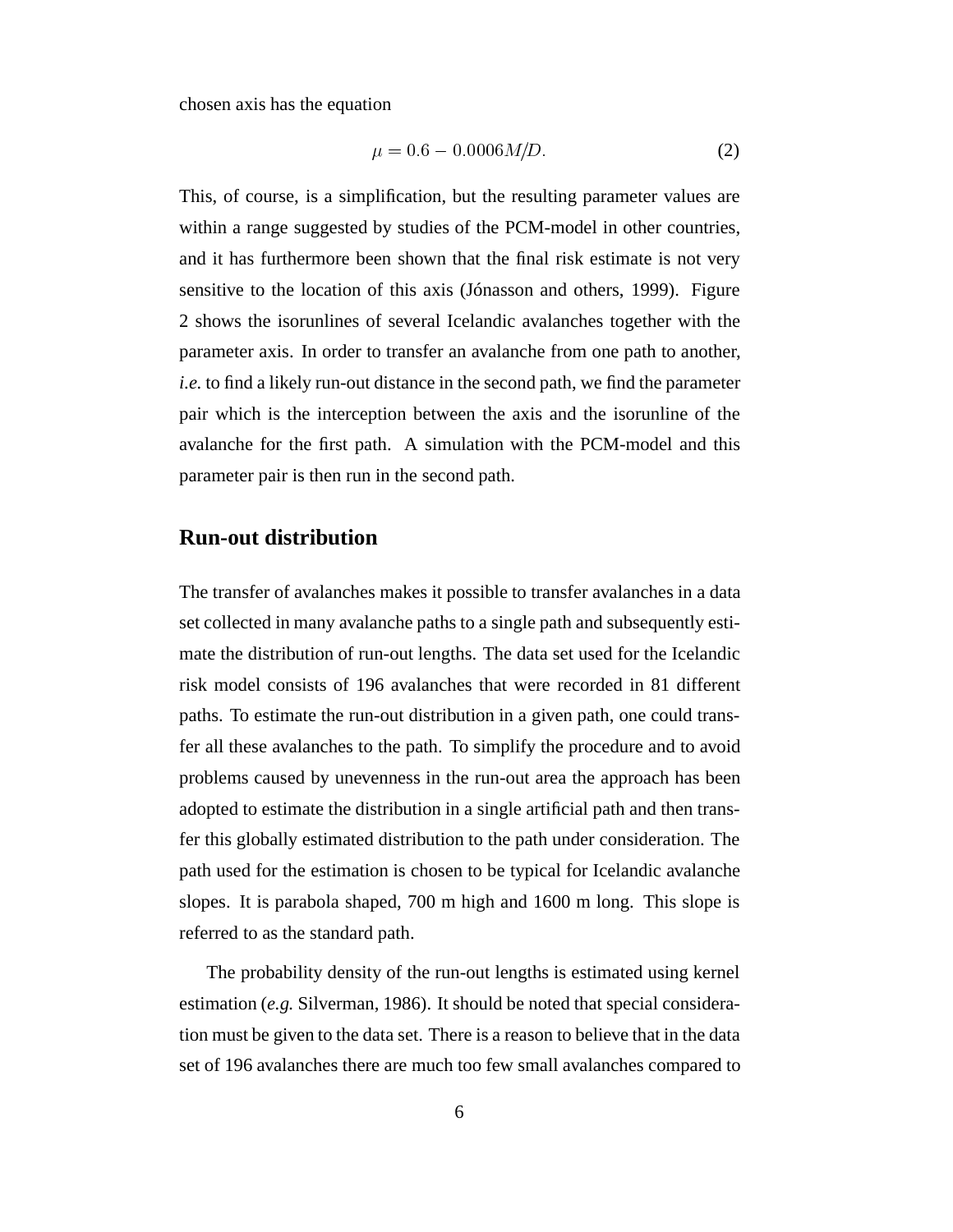longer ones. This bias is estimated using data from avalanche paths where records are more complete and the probability distribution is corrected accordingly. The probability density of the run-out length,  $r$ , is referred to as  $f(r)$ .

The run-out length of avalanches in the standard path also gives a numerical measure for the run-out length. We call the run-out length in the standard path *run-out index*. The unit of the run-out index is hectometres, so that an avalanche that reaches 1540 m in the standard path has a run-out index of 15.4. The run-out index is also a useful concept in the absence of avalanches, we can *e.g.* say that a location where an avalanche with run-out index 13 would stop has run-out index 13. The run-out index concept can be extended to other types of transfer methods (Sigurðsson and others, 1997).

## **Frequency**

If we estimate the frequency of avalanches at one location in an avalanche path, the run-out distribution will provide us with frequency estimates for other parts of the slope. Let us assume that the frequency is estimated at run-out index  $r_0$ . For confined paths with complete records of avalanches for T years and a total of  $N_{r_0}$  avalanches with run-out greater than  $r_0$ , the estimated frequency at  $r_0$  is simply

$$
F_{r_0} = \frac{N_{r_0}}{T}.\tag{3}
$$

The frequency at another location in the path,  $r$ , may then be estimated as

$$
F_r = F_{r_0} \int_r^{\infty} f(s)ds \Bigg/ \int_{r_0}^{\infty} f(s)ds.
$$
 (4)

The lower the value of  $r_0$  (*i.e.* the shorter the run-out), the more statistically reliable the estimate of the frequency becomes because  $N_{r_0}$  will then be higher. However, avalanche records are more likely to be incomplete for low values of  $r<sub>o</sub>$ . The completeness of the recordings also differs with time, the further back we go the more incomplete the records become. It can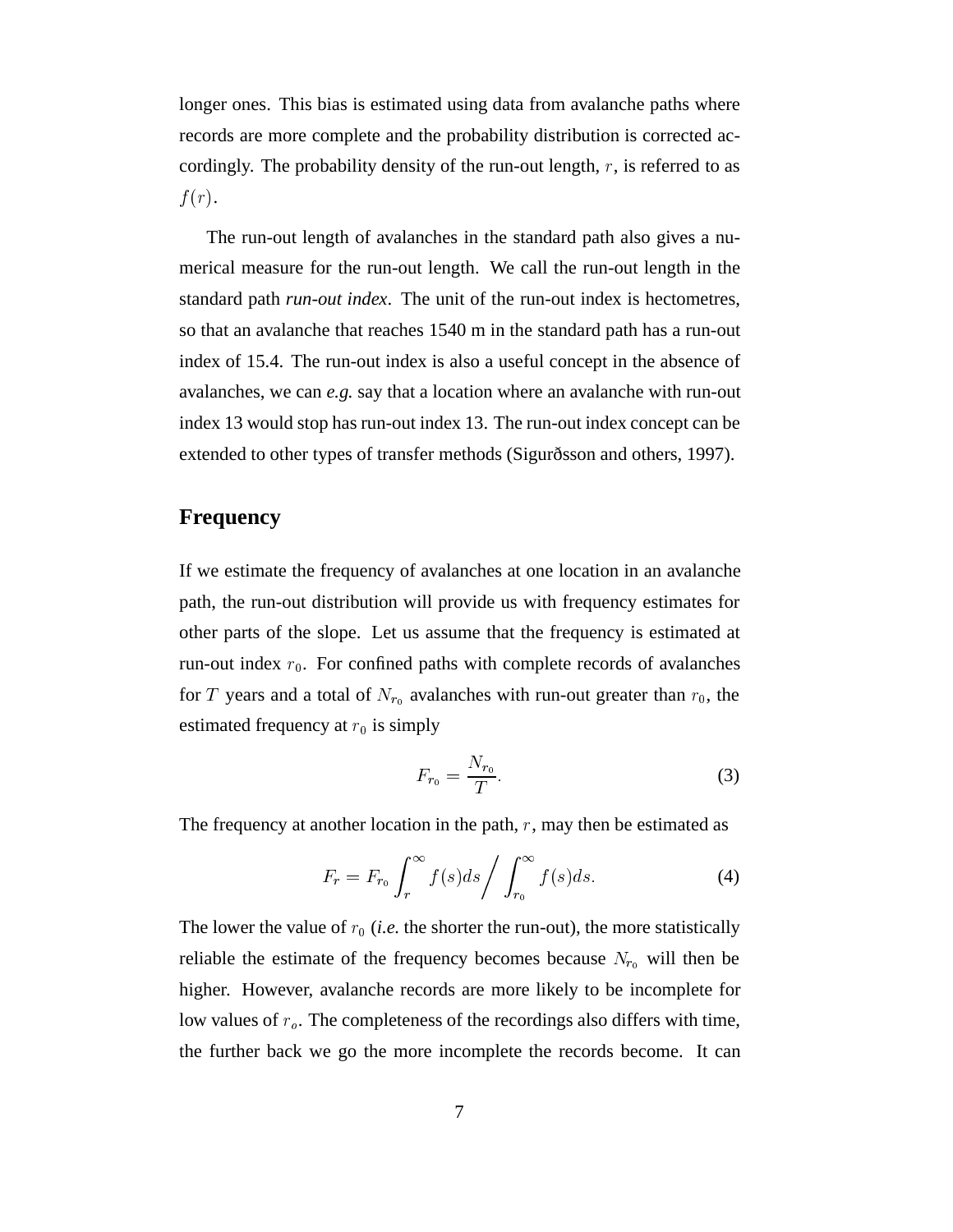therefore be of advantage to estimate the frequency at several points in the path using different observation periods and compare the estimates.

The estimation of avalanche frequency can be adapted to unconfined slopes, taking into account the average width of avalanches and the total width of the slope. The statistical reliability of the frequency estimate for confined slopes can also be improved if it can be assumed that adjacent paths have similar characteristics and therefore the same frequency. The frequency is then estimated jointly for all the paths (Jónasson and others, 1999).

#### **Vulnerability**

The vulnerability of persons to avalanches will depend on several factors, such as whether they are inside a building, the strength of the building, and the size and speed of the avalanche. For the avalanches in Súðavík and Flateyri, information is available about how many people were staying in each of the houses that were hit and how many were killed. The speed of the avalanches when they hit the houses was estimated using the PCM model. Figure 3 shows the fraction of people that were killed as a function of the calculated speed. As expected, the probability of being killed increases sharply as the speed increases. It is plausible to assume that this probability is approximately proportional to the kinetic energy of the avalanche. However, even at high speeds there seems to be some chance of surviving and therefore a non-zero probability of survival is assumed in the limit of very high speeds. A continuously differentiable function has been fitted to the data using maximum likelihood estimation with the assumption that the probability of being killed is

$$
d(v) = \begin{cases} kv^2 & \text{if } v < v_1 \\ c - \frac{a}{v - b} & \text{if } v > v_1. \end{cases}
$$
 (5)

The value of the terminal death probability is chosen to be 0.05. This gives the estimates  $v_1 = 23.0, k = 0.00130$  and  $a = 1.151, b = 18.61$ . The fitted function is shown in Figure 3. The data from Súðavík and Flateyri are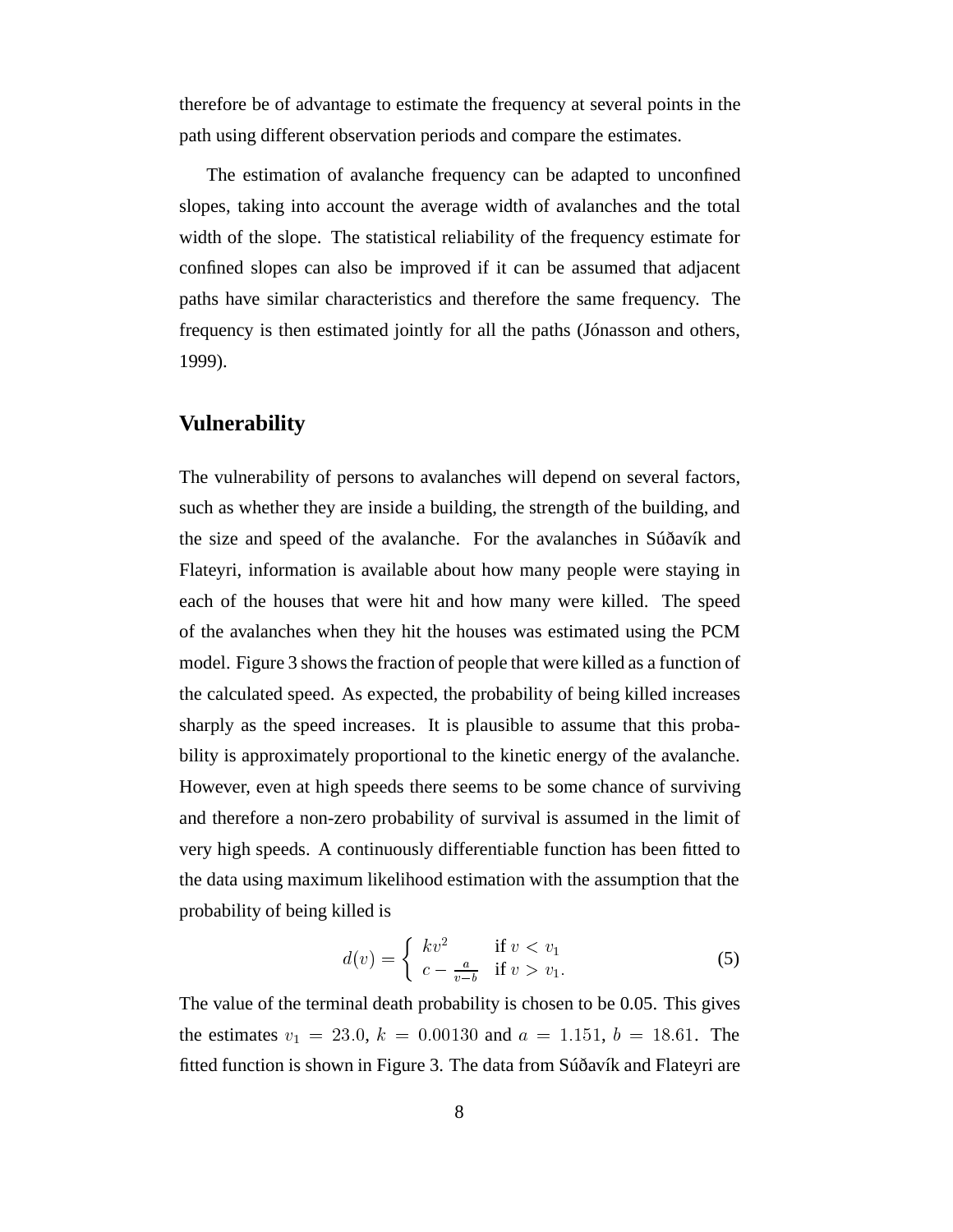considered to be representative for the consequences of avalanche impact on non-reinforced single family houses in Icelandic hazard areas.

#### **Exposure**

The exposure of persons to the avalanche hazard depends on their age and the type of building. For homes the exposure can be as high as 75% but in industrial buildings it will rarely be more than 30%. The Icelandic hazard zoning regulation, described below, adopts the concept *local risk*, which is defined as the annual probability of being killed for a person that stays all the time in a non-reinforced building. The local risk therefore omits the exposure. The actual risk may in each case be found given an appropriate assumption regarding the exposure.

#### **Risk model**

Given an estimate,  $F_{r_0}$ , of the avalanche frequency at a particular location,  $r_0$ , in an avalanche path, the individual risk at any location in the path may be readily obtained. The risk contribution of avalanches that exceed the given location, <sup>r</sup>, where the risk is to be estimated can be represented as an integral

Risk at 
$$
r = F_{r_0} \int_r^{\infty} f(s) d(v_r(s)) ds / \int_{r_o}^{\infty} f(s) ds
$$
 (6)

where  $v_r(s)$  is the speed of an avalanche with run-out s at location r. The purpose of the second integral is to normalise the run-out density function in the interval  $[r_0, \infty)$ .

## **Acceptable risk**

When individual involuntary risk is less than  $10^{-6}$  per year there is usually no reason for mitigation. When the annual risk is as high as  $10^{-4}$  (approximately the risk of fatal traffic accidents in Iceland) there are, on the other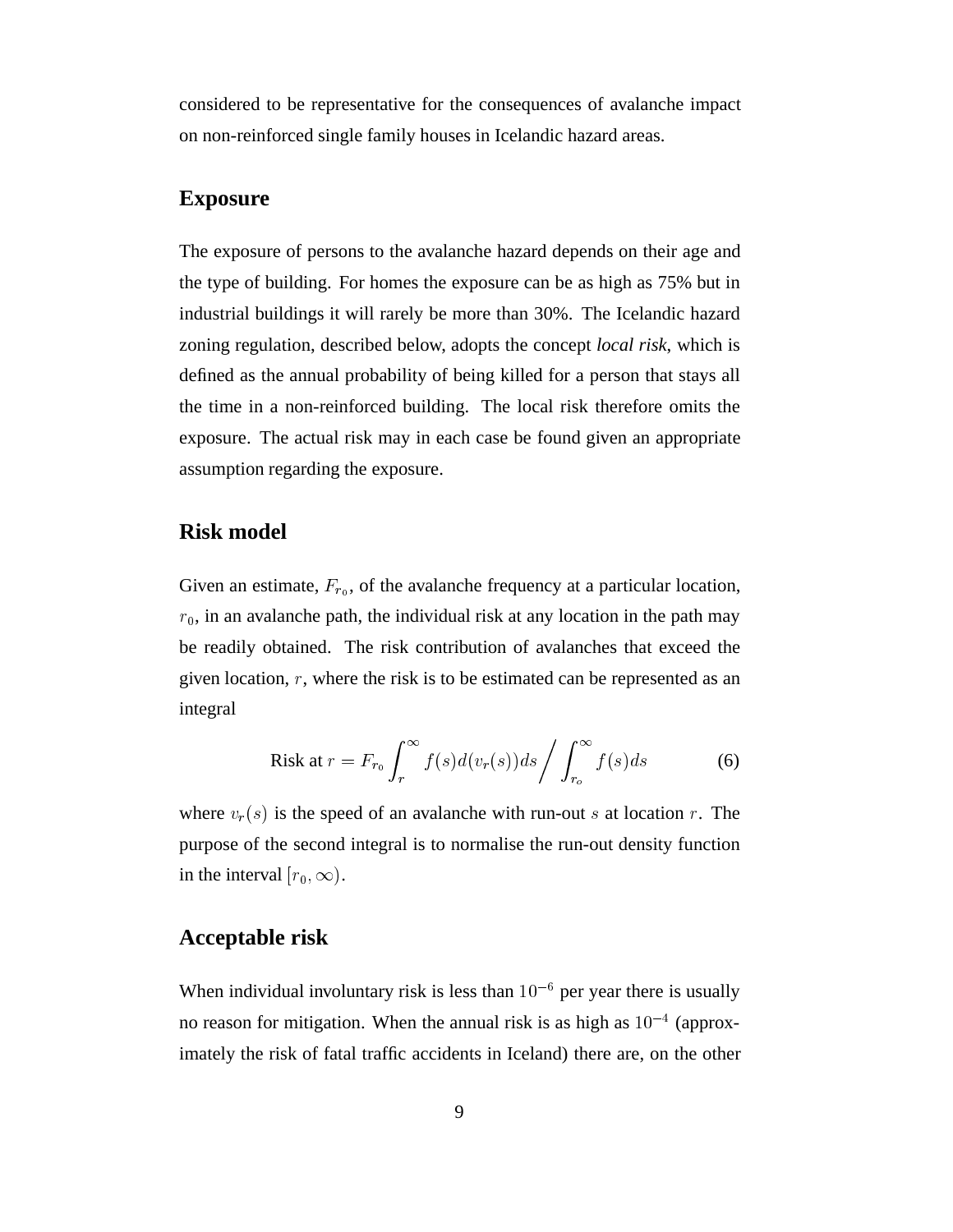hand, grounds for taking costly actions to reduce it. Thus an acceptable individual risk level will usually lie somewhere between these values. During formulation of the hazard zoning regulation the acceptable risk level was considered from several viewpoints, with the safety of children being the most important factor. The total annual mortality rate of children in Iceland is about  $2\cdot 10^{-4}$ . It is clearly unacceptable that children living in areas threatened by avalanches have a much higher mortality rate than other children. It was considered acceptable that avalanche risk would contribute about 10% to the total risk of children, keeping in mind that other factors in the environment might be favourable, such as lower risk of traffic accidents. The acceptable risk for homes was thus set at  $0.2 \cdot 10^{-4}$ . Taking the exposure of 75% this gives an acceptable local risk of about  $0.3 \cdot 10^{-4}$  if the person is not exposed to significant avalanche risk when not at home.

# **Application of the risk model**

Parallel to the development of the risk model it was applied to practical hazard zoning projects and the results were compared to the results of other zoning methods. After the regulation on avalanche hazard zoning was issued in 2000, hazard maps have been finalised for seven villages.

## **Regulation**

The Icelandic regulation on hazard zoning is based on the local risk described above. The local risk of  $0.3 \cdot 10^{-4}$  per year is defined to be acceptable for residential areas and three types of hazard zones are defined where the risk is progressively higher, see Table 2. The guidelines for the zoning and utilisation of the hazard zones are tailored to attain the acceptable risk level in residences when the exposure and increased safety provided by reinforcements have been taken into account. For industrial buildings the guidelines probably correspond to a somewhat higher risk, but this may be justified by the absence of children.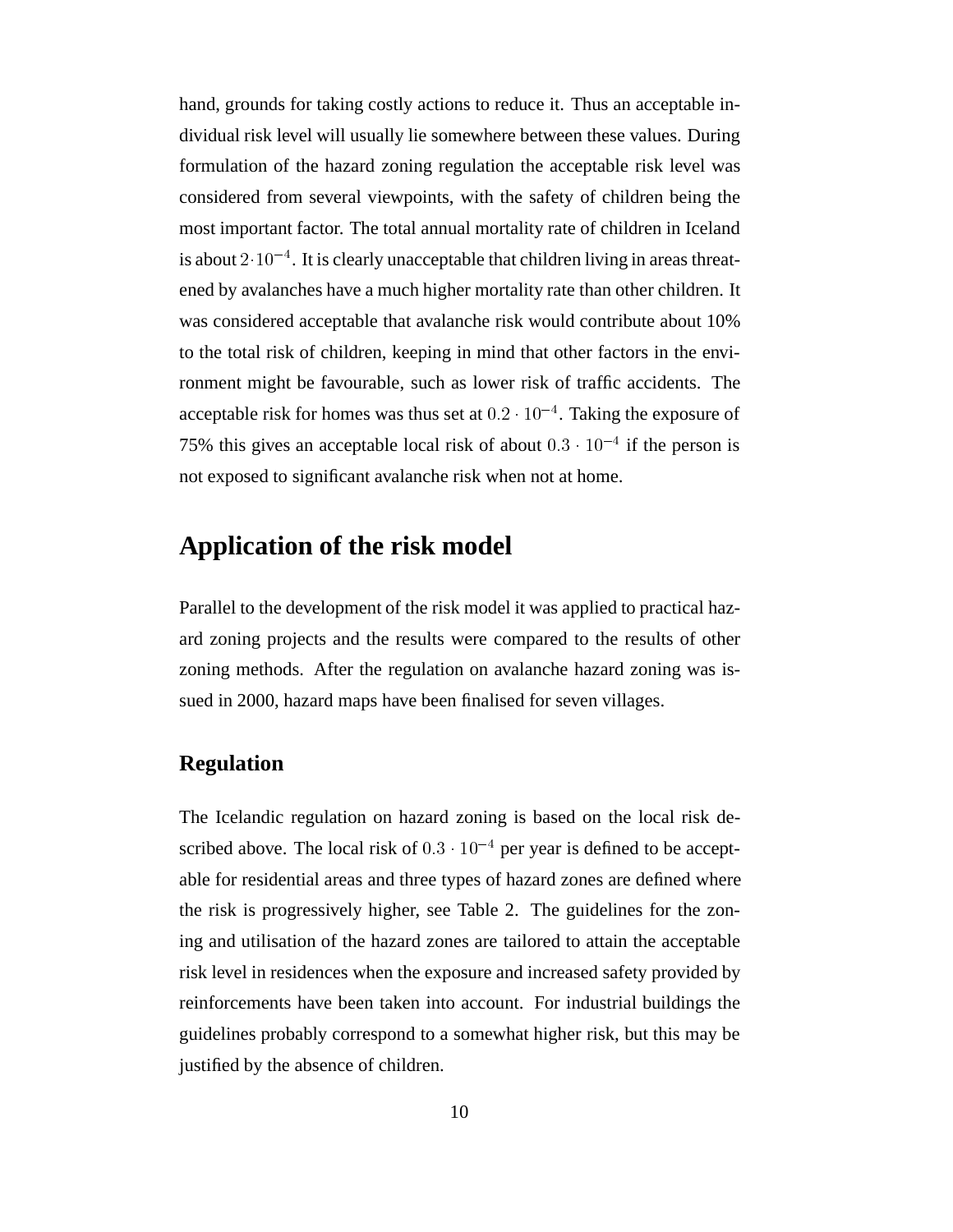#### **Comparison to other methods**

In 1997 a pilot project was carried out to delineate hazard zones in Seyðisfjörður in eastern Iceland by several different methods. Three groups of experts proposed hazard maps. Firstly an Icelandic group proposed a hazard map based on Icelandic methods and the (then proposed) regulation. Secondly Norwegian experts made a hazard map according to Norwegian regulations and methods. Finally an Austrian avalanche expert made a hazard map based on Austrian methods and regulation. Comparison of the results indicates that the Icelandic hazard zoning regulation is somewhat stricter than those in effect in Norway and Austria. The acceptable risk level may be about 3 times lower in Iceland than in the other two countries (Arnalds, 2001).

#### **Completed hazard zoning projects**

The first hazard map according to the regulation, was finalised in May 2001, for the village of Neskaupstaður in eastern Iceland. Since then five other maps have been completed, for Siglufjörður, Seyðisfjörður, Eskifjörður, Ísafjörður and Bolungarvík, in that order. The majority of houses in urban areas of Iceland that are threatened by avalanches are located in these communities. Other types of rapid mass movements in steep slopes, such as slush flows, landslides and rockfalls also threaten some of the areas. The Icelandic hazard zoning regulation requires that these hazards should also be accounted for in the risk estimates. A comprehensive risk model has not been developed for these types of hazards and a more subjective approach has therefore been necessary. The avalanche risk estimation methods described above have been applied to some paths in all the areas where hazard maps have been finalised. It should, however, be noted that the data set which forms the basis for the risk model consists mostly of avalanches from relative high slopes (by Icelandic standard), *i.e.* between 500 and 800 m high. In lower slopes it has been necessary to adapt the results of the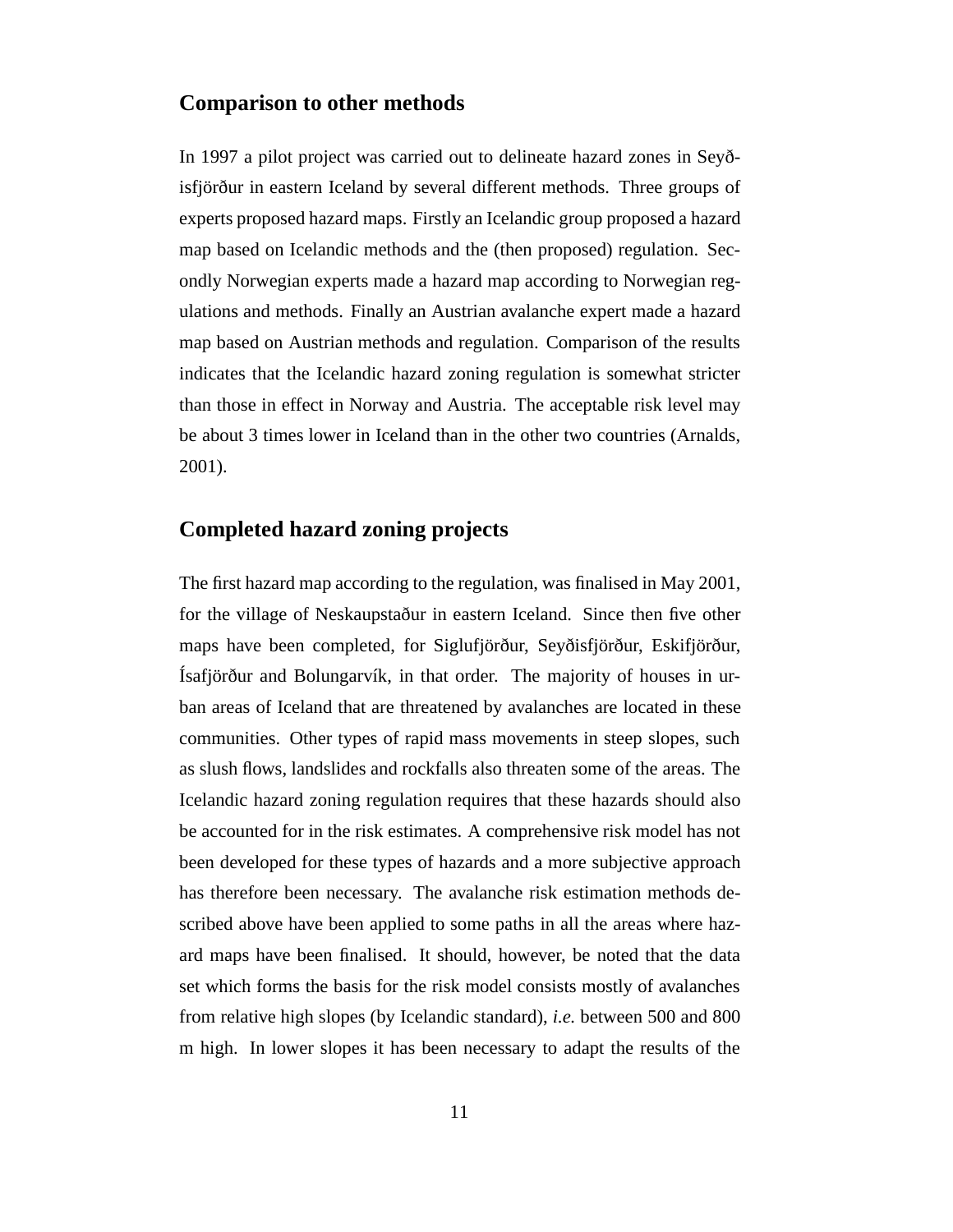risk model subjectively. Since the model is based on a one-dimensional avalanche model it does not give an indication of the lateral extent of the hazard zones. For that purpose the Austrian avalanche model SAMOS (Zwinger and others, 2003) has been run for most of the investigated avalanche paths. The results of the risk model have then been adjusted according to the results of the SAMOS simulations.

The hazard zoning regulation defines a framework for the hazard zoning process. The communities which are endangered by avalanches request a risk assessment from the Ministry for the Environment. The ministry appoints a hazard zoning committee with two representatives from the ministry and two representatives from the community. The hazard zoning committee then requests a risk assessment from the IMO. The committee reviews the results of the IMO and presents them to the public in the community. It has proved useful, to have representatives of the community involved in most of the hazard zoning process and to take responsibility for the final result. As a part of the procedure of introducing the hazard maps, reports relevant to the hazard zoning are published on a web page (*www.vedur.is/snjoflod/haettumat*).

## **Case study**

Figure 4 shows a hazard map for the eastern part of Neskaupstaður. The mountain above the settlement rises to 700 to 900 m a.s.l. The mountainside is cut by many large gullies, which accumulate snow during northerly winds. Two avalanches, to the west of the area shown on the map, resulted in a tragic accident in 1974. The lower parts of four of the main avalanche paths (which total about seven) in the eastern part of Neskaupstaður are located in the area. The frequency of avalanches from the seven main gullies was considered to be comparable, except for Urðarbotn where the frequency is lower. The frequency was, therefore, estimated jointly for all the gullies except Urðarbotn, yielding an estimate of  $F_{13} = 0.05$ , *i.e.* 5 avalanches per century from each gully with run-out beyond run-out index 13. The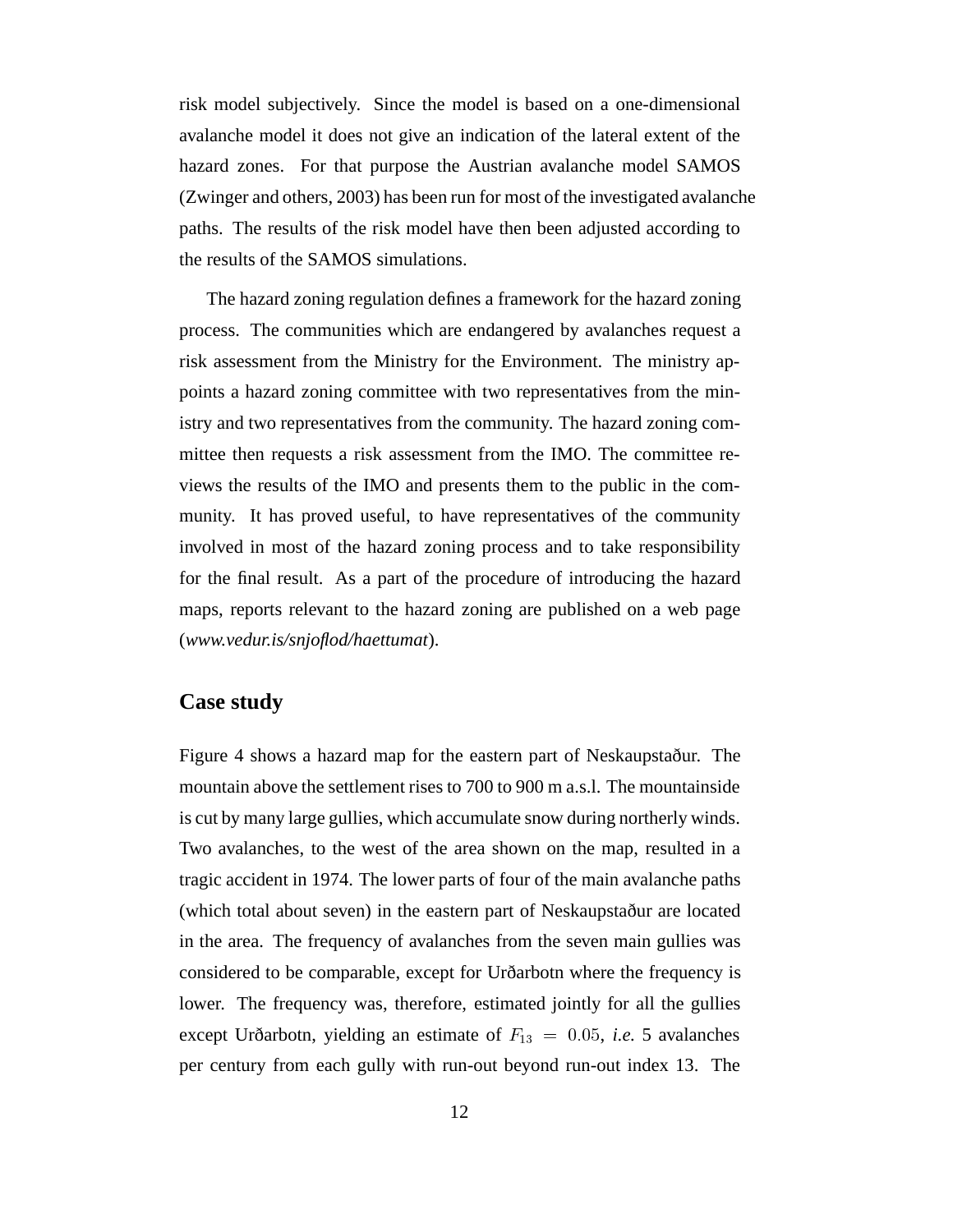frequency from Urðarbotn was considered to be 5 times lower, due to the size, shape and location of the starting areas. Given the frequency estimate, equation 6 is used to calculate the risk by numerical integration. The hazard lines directly below the gullies represent risk calculations with the Icelandic risk model using the frequency estimates. The shape of the hazard lines is otherwise based on the results of SAMOS-simulations and on subjective judgment.

# **Conclusion**

The results of the risk calculations indicate that the average probability of being killed if staying in a house in the Icelandic hazard zones that is hit by an avalanche is about 0.1–0.25. Given the acceptable local risk of  $0.3 \cdot 10^{-4}$  per year this indicates an acceptable annual exceedance probability of avalanches in the range from 1/7500 to 1/3000. These are very low probabilities and can be difficult to communicate to the public. The use of individual risk has proved to be useful in this situation, since it makes it possible to compare the avalanche risk to other risks that people are more familiar with. This has in some cases changed the risk perception of the public and increased their risk awareness.

One approach to check the validity of the risk estimate of the hazard maps is to aggregate the total risk in all seven villages, take the age of the villages into account, and compare the result with the actual number of fatalities in past avalanche accidents. A rough calculation of this type indicates that the risk has been somewhat overestimated on average. A possible explanation is that in an uncertain situation where the hazard zoning relies heavily on subjective judgement the experts have a tendency to be conservative. However, we believe that where the risk model is directly applicable, *i.e.* in typical avalanche paths with recorded avalanches, the risk estimates are less biased.

Although the risk model leaves many gaps for the experts to fill in with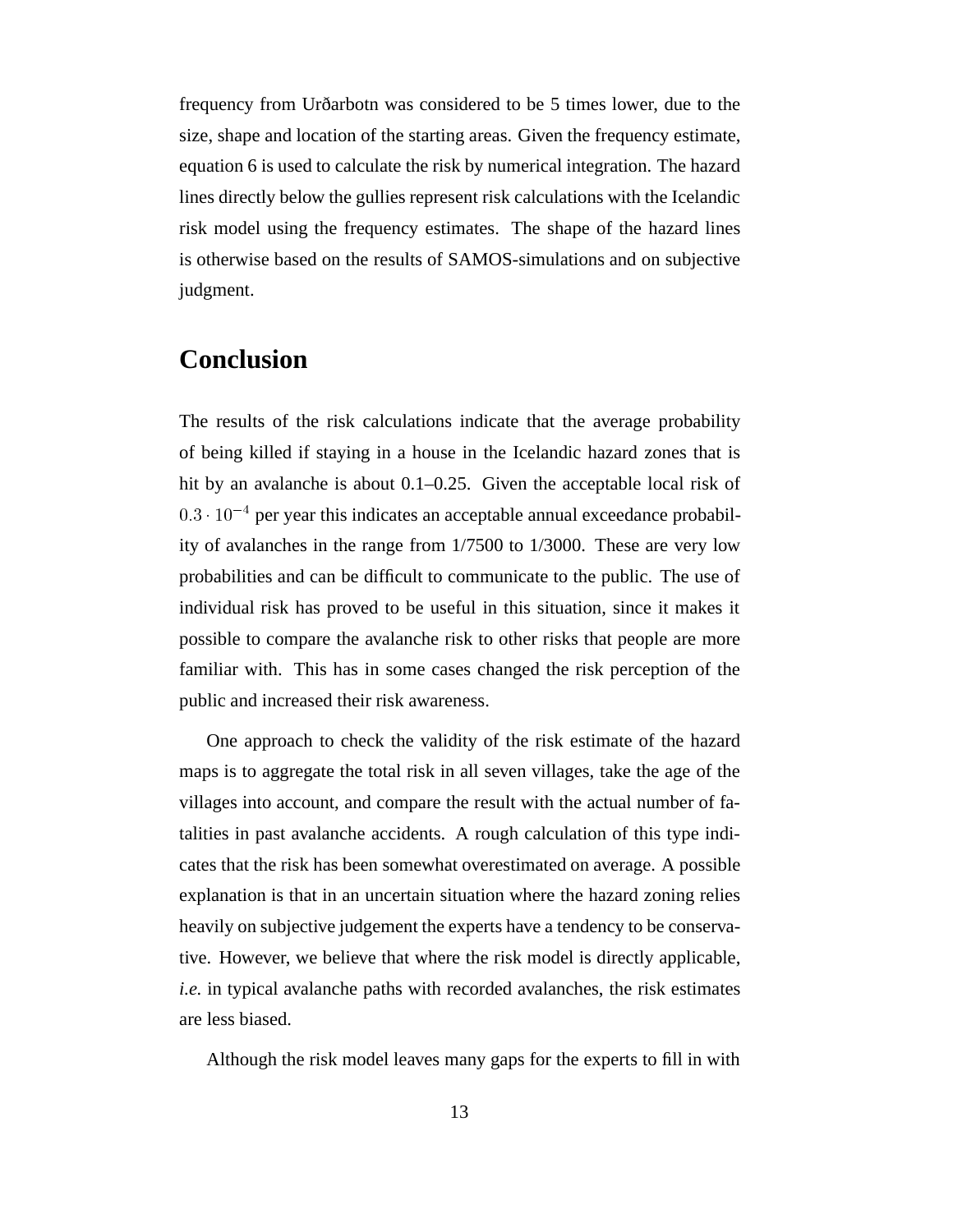their personal judgement, based on experience, it provides a framework for that judgement. It enables them to structure their decisions and provides them with a useful tool to formulate the final result.

## **Acknowledgements**

Leah Tracy made figure 1 and Hörður Þór Sigurðsson the map in Figure 4. We thank Tómas Jóhannesson, Trausti Jónsson and Magnús Már Magnússon for useful comments on the text.

## **References**

- Arnalds, Þ. 2001. *Tilraunahættumat fyrir Seyðisfjörð. Yfirlit norðurhlíðar. [Pilot hazard zoning for Seyðisfjörður. An overview for the northern part.] Icelandic. Meteorological Office, Rep.* 01008. (In Icelandic).
- Björnsson, H. 1980. Avalanche activity in Iceland, climatic conditions, and terrain features. *J. Glaciol.*, **26**(94), 13–23.
- Jóhannesson, T. and Þ. Arnalds. 2001. Accidents and economic damage due to snow avalanches and landslides in Iceland. *Jökull*, **50**, 81–94.
- Jónasson, K., S. Þ. Sigurðsson and Þ. Arnalds. 1999. Estimation of Avalanche Risk. *Icelandic Meteorological Office, Rep.* R99001.
- Keylock, K. J., D. M. McClung and M. M. Magnússon. 1999. Avalanche risk mapping by simulation. *J. Glaciol.*, **45**(150), 303–314.
- Magnússon, M. M. 1998. The buildup of the avalanche section of the Icelandic Meteorological Office. In *Proceedings of the ISSW 1998.* The Washington State Department of Transportation, 132–139.
- The Ministry for the Environment. 2000. Regulation on hazard zoning due to snow- and landslides classification and utilisation of hazard zones and preparation of provisional hazard zoning. (Regulation, the Ministry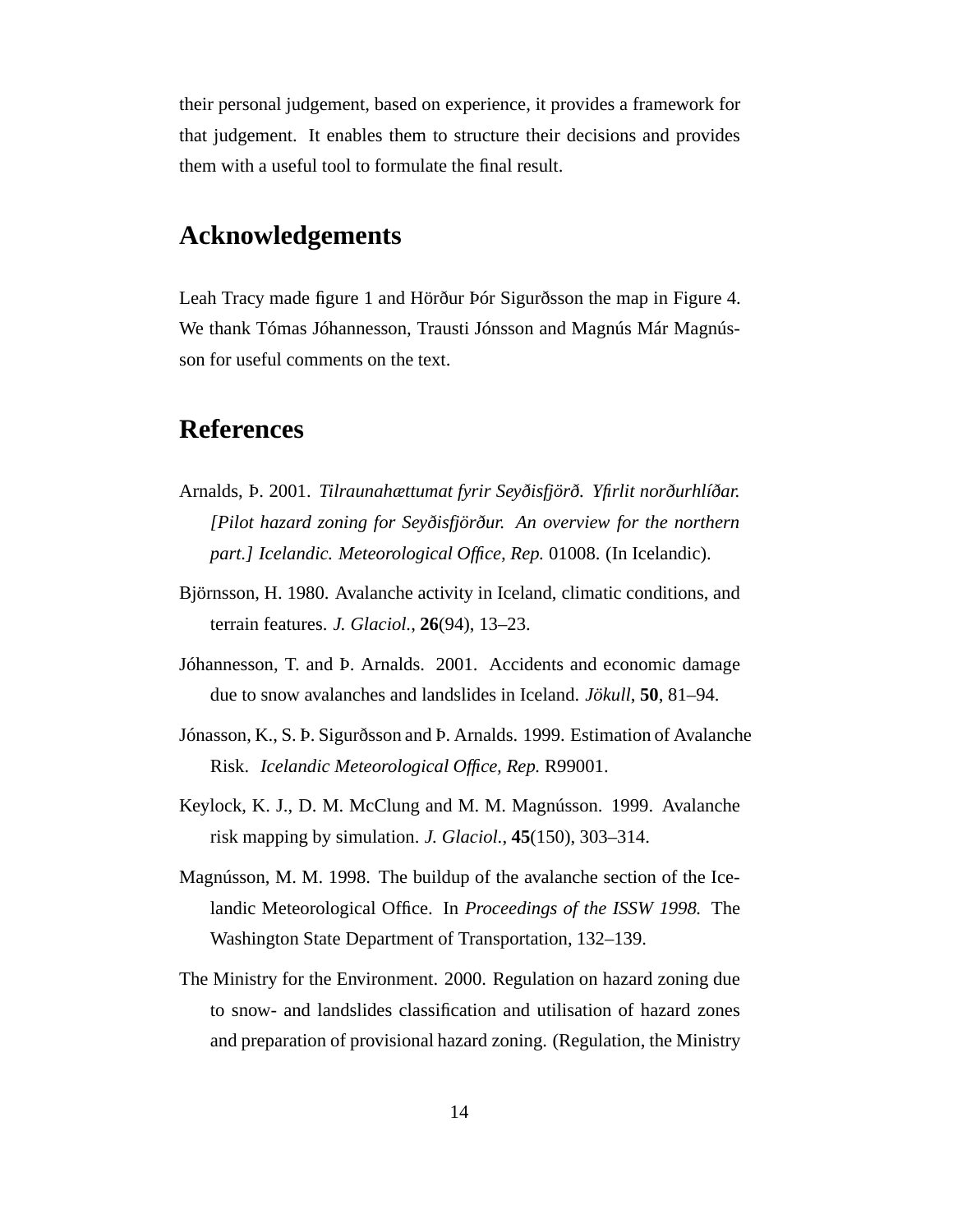for the Environment, Reykjavík, Iceland).

- Perla, R., T. T. Cheng and D. M. McClung. 1980. A two-parameter model of snow-avalanche motion. *J. Glaciol.*, **26**(94), 197–207.
- Sigurðsson, S., K. Jónasson and T. Arnalds. 1997. Transferring Avalanches Between Paths. In Hestnes, E., *ed. 25 years of snow avalanche research.* Oslo, Norwegian Geotechnical Institute, 259–263 (Publication no. 203).
- Silverman, B. W. 1986. Density estimation for statistics and data analysis. In Cox, D. R., D. V. Hinkley, N. Reid, D. B. Rubin and B. W. Silverman, *ed. Monographs on statistics and applied probability* 26. Chapman & Hall, London, 175 pp.
- Wilhelm, C. 1997. Wirtschaftlichkeit im Lavinenschutz Methodik und Erhebungen zur Beurteilung von Schutzmassnahmen mittels quantitativer Risikoanalyse und ökonomischer Bewertung. *Mitt. Eidgenöss. Inst. für Schnee- und Lawinenforsch.*, Davos no. 54, 309 pp. (In German).
- WMO, 1999. Comprehensive risk assessment for natural hazards. *World Met. Org./TD* no. 955.
- Zwinger, T., A. Kluwick and P. Sampl. 2003. Simulation of Dry-Snow Avalanche Flow over Natural Terrain. In Hutter, K., N. Kirchner, *ed. Dynamic Response of Granular and Porous Materials under Large and Catastrophic Deformations, Lecture Notes in Applied and Computational Mechanics.*, Springer, Heidelberg, **11**, 161-194.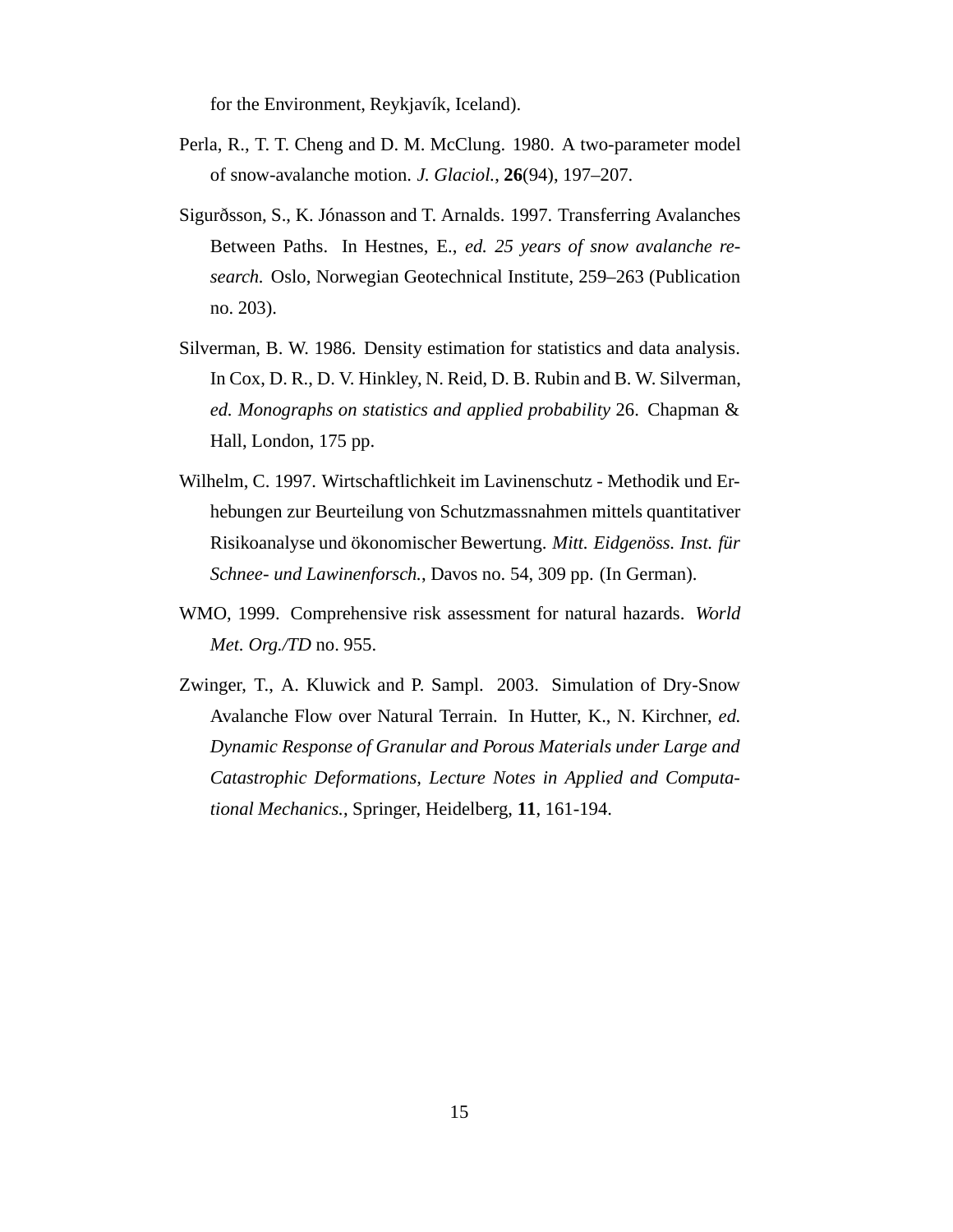Table 1: Casualties in the largest avalanche accidents in Iceland.

|            | 18-02-1885 Seyðisfjörður | 24 |
|------------|--------------------------|----|
| 18-02-1910 | Hnífsdalur (Ísafjörður)  | 20 |
| 20-12-1974 | Neskaupstaður            | 12 |
| 16-01-1995 | Súðavík                  | 14 |
| 26-10-1995 | Flateyri                 | 20 |

Table 2: Icelandic hazard zone definitions

| Zone        | Lower<br>level<br>of                 | Upper level of                     | <b>Building restrictions</b>                              |  |
|-------------|--------------------------------------|------------------------------------|-----------------------------------------------------------|--|
|             | local risk                           | local risk                         |                                                           |  |
| $\mathbf C$ | $3 \cdot 10^{-4}$ yr <sup>-1</sup>   |                                    | buildings, except for summer<br>No new                    |  |
|             |                                      |                                    | houses <sup>*</sup> , and buildings where people are sel- |  |
|             |                                      |                                    | dom present.                                              |  |
| B           | $1 \cdot 10^{-4}$ yr <sup>-1</sup>   | $3 \cdot 10^{-4}$ yr <sup>-1</sup> | Industrial buildings may be built without re-             |  |
|             |                                      |                                    | inforcements. Homes have to be reinforced                 |  |
|             |                                      |                                    | and hospitals, schools <i>etc</i> . can only be en-       |  |
|             |                                      |                                    | larged and have to be reinforced. The plan-               |  |
|             |                                      |                                    | ning of new housing areas is prohibitied.                 |  |
| A           | $0.3 \cdot 10^{-4}$ yr <sup>-1</sup> | $1 \cdot 10^{-4}$ yr <sup>-1</sup> | Houses where large gatherings are expected,               |  |
|             |                                      |                                    | such as schools, hospitals <i>etc.</i> , have to be re-   |  |
|             |                                      |                                    | inforced.                                                 |  |

<sup>\*</sup>If the risk is less than  $5 \cdot 10^{-4}$  per year.



Figure 1: Villages in Iceland threatened by avalanches.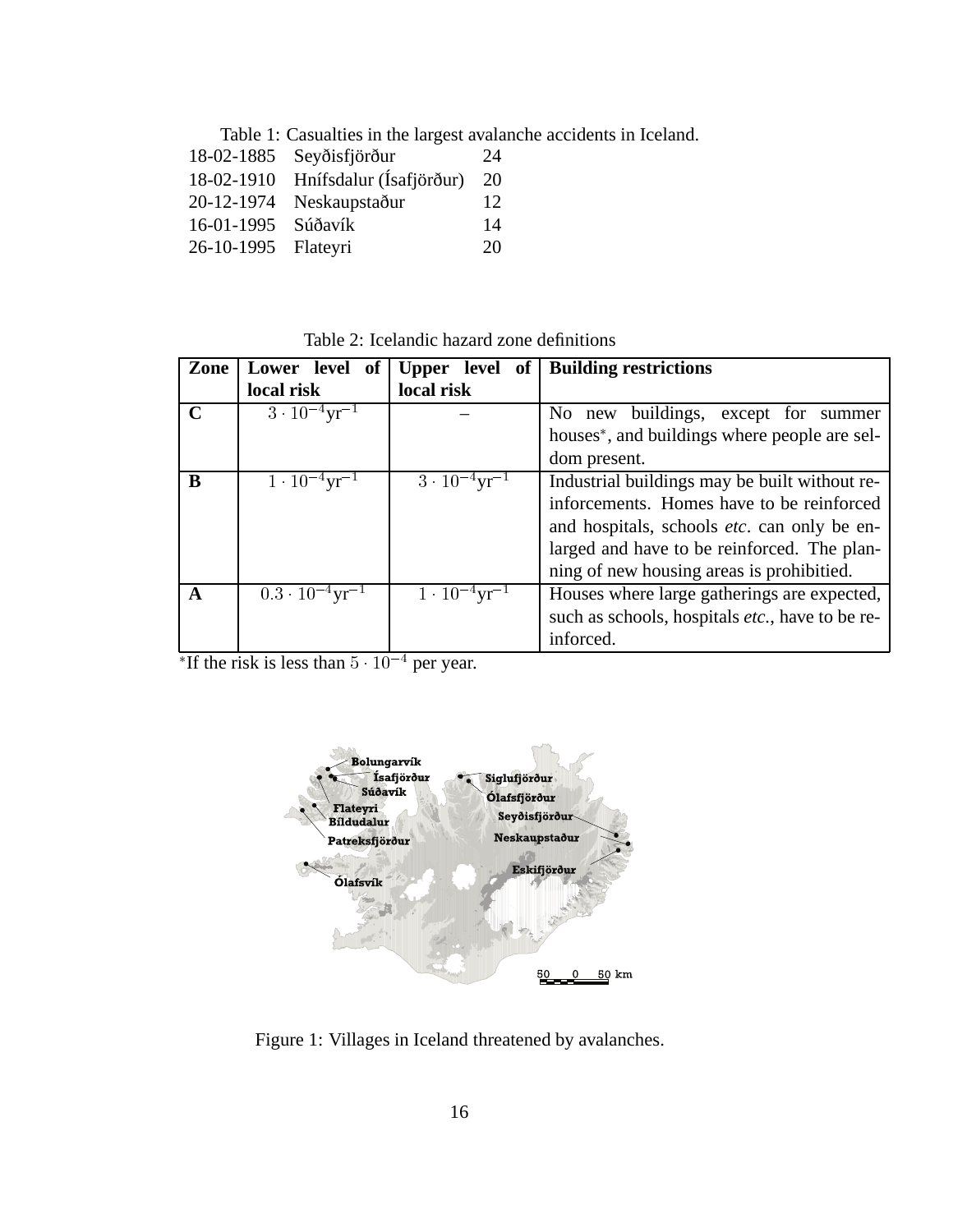

Figure 2: Isorunlines of a few well known Icelandic avalanches and the parameter axis.



Figure 3: The death rate in the avalanches at Flateyri and Súðavík as a function of avalanche speed. The numbers within the bars indicate the number of people that were at home for each speed interval. The curve is the fitted death probability (*cf.* eq. 5).